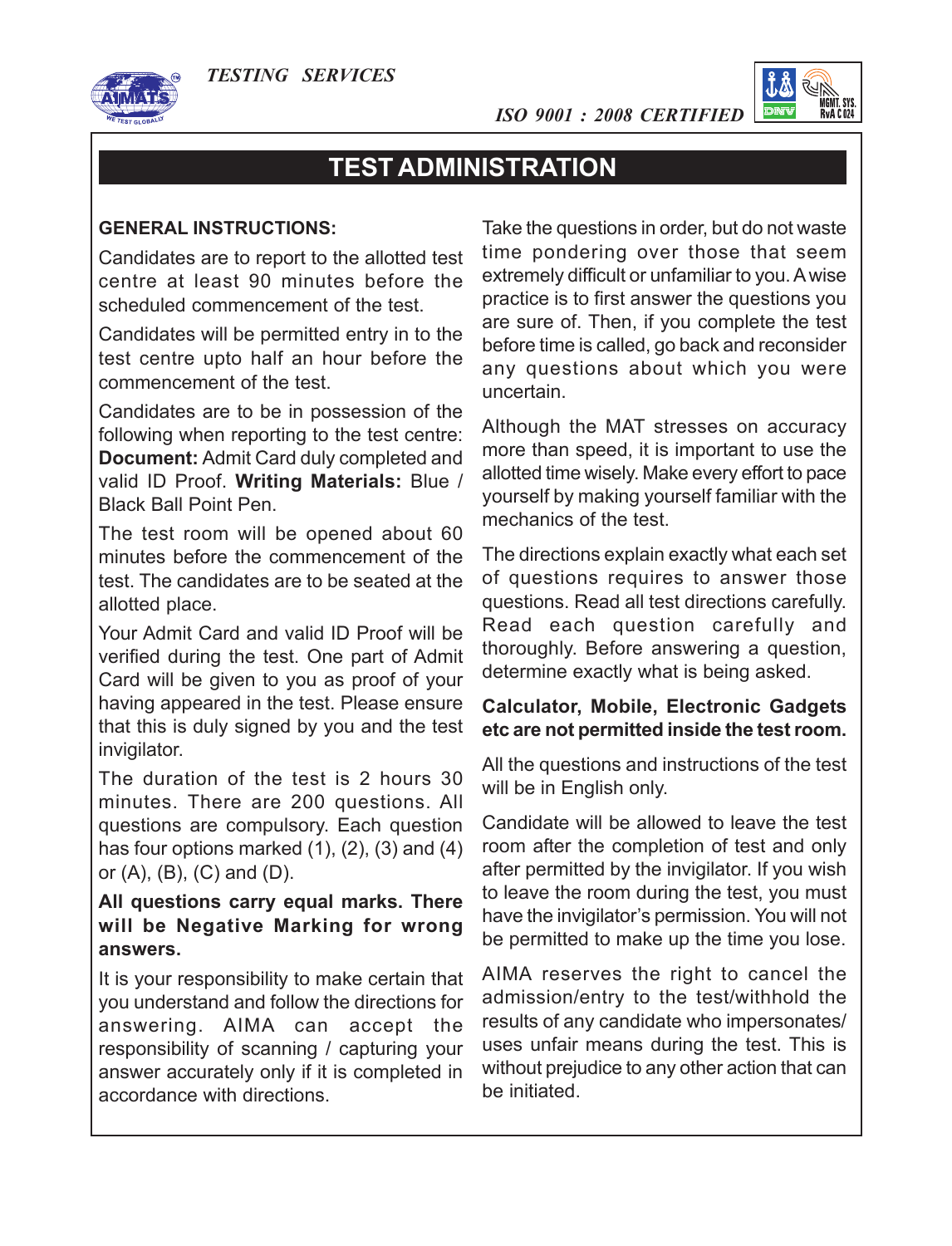

*ISO 9001 : 2008 CERTIFIED*



Non-adherence to any instruction or failure to comply with any rules governing the conduct of test will lead to cancellation of your candidature.

All disputes pertaining to any aspect of the test will be settled through an arbitrator, who shall be appointed by the Director General, AIMA. Further, all legal cases pertaining to any matter of the test will be dealt with under the jurisdiction of Delhi Courts only.

If the number of candidates registered for Computer Based Test at any city is limited, these candidates will be permitted to appear for the Paper Based Test.

### **PAPER BASED TEST:**

The candidate will be provided a sealed Question Booklet and an OMR Answer Sheet. Do not open the Question Booklet until announced.

Fill the necessary information in the space provided on the cover of the Question Booklet and the Answer Sheet before commencement of the test.

The candidates are to sign the attendance sheet during the test duly endorsing the Question Booklet Series as given on the Question Booklet and other details.

Answers are to be marked on the Answer Sheet, which is provided separately. Sample is given in pages xiv-xviii. Choose the correct option and darken the oval completely corresponding to  $(1)$ ,  $(2)$ ,  $(3)$  and  $(4)$  against the relevant question number. Use only Blue/ Black Ball Point Pen to darken the oval for answering. Please do not darken more than one oval against any question, as scanner will not read the same correctly.

Once an oval is darkened as answer to the question, it is final. Answer option once darkened cannot be changed. Do not tear or bend or mutilate the Answer Sheet.

Rough work, if any, is to be done on the Question Booklet only. No separate sheet will be provided /used for rough work.

MAT Answer Sheet is scanned by machine and scores are computed. Accuracy in scoring is dependent on the examinees marking their answer sheets properly and the completeness of their erasures when used. Therefore accurate scoring is dependent on your strict adherence to the following points:

- No credit will be given for the answers marked in the question booklets.
- Use Blue/Black Ball Point Pen to complete the answer sheet. Please do not darken more than one oval against any question, as scanner will not read the same.
- Once an oval is darkened as answer to the question, it is final. Answer option once darkened cannot be changed.
- Do not tear, bend or mutilate the answer sheet.
- Be sure that you accurately mark all identification and question booklet series.

At the conclusion of the test you should hand over your Question Booklet and Answer Sheet to the invigilator.

Appropriate civil/criminal proceedings will be initiated against applicant found taking or attempting to take the full or part of the Question Booklet or Answer Sheet outside the test room.